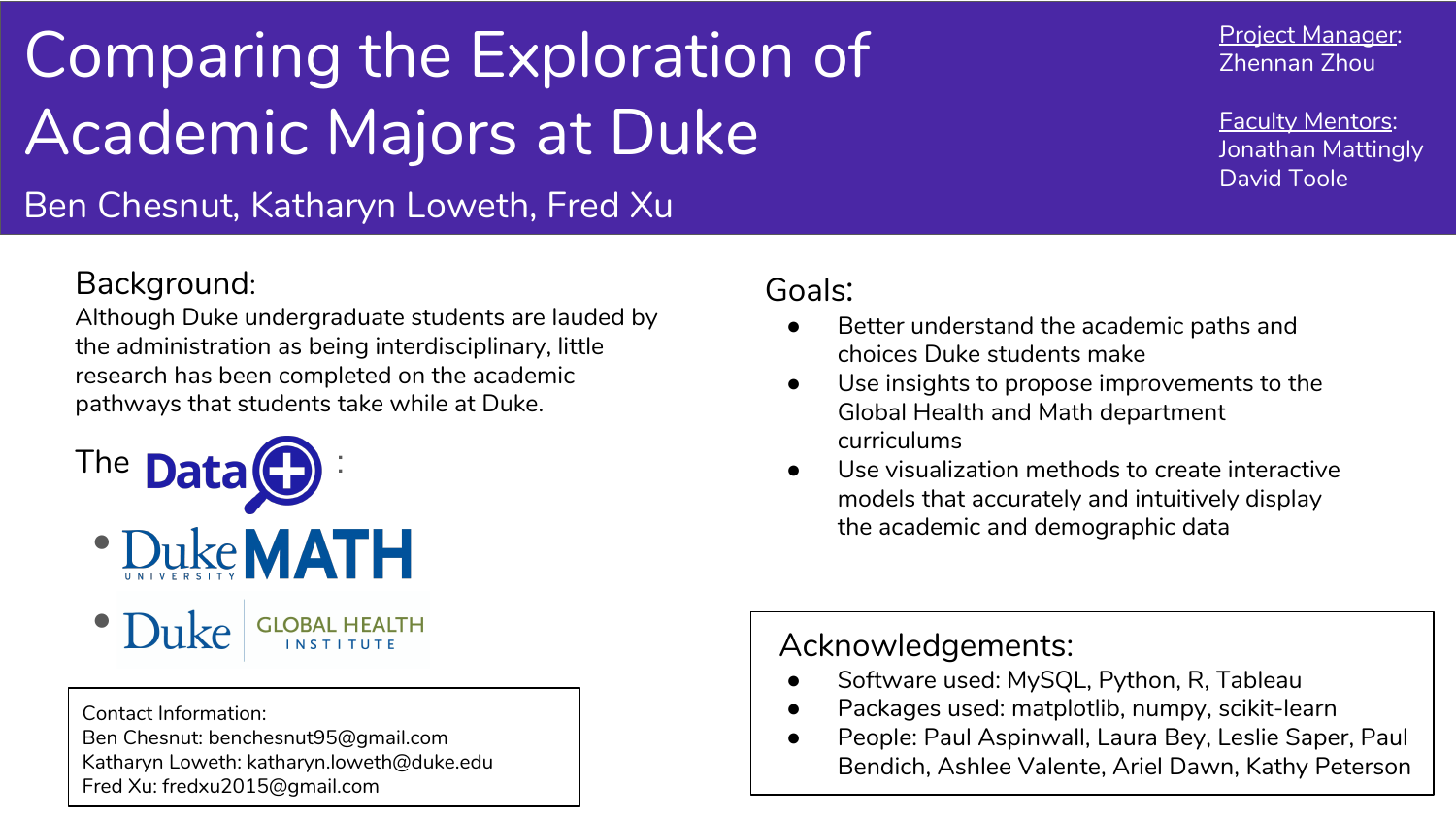## **Math Department**

Common Course Trajectories

Duke students clustered into different groups based on math courses taken

#### Method

- **Hierarchical clustering** 
	- Metric: Minimum distance pairing of two students' courses based on hierarchy of level and topic

#### Analysis

Math students clustered into six groups:

| <b>Cluster</b> | Typical Courses (>30% enrollment)                                                                | # of Students |
|----------------|--------------------------------------------------------------------------------------------------|---------------|
| 1              | 212, 221, 230, 342, 356, 401, 431, 581                                                           | 122           |
| 2              | 212, 221, 230, 342, 356, 401, 431, 487                                                           | 195           |
| 3              | 212, 221, 230, 281, 305, 333, 356, 411, 421, 431, 493,<br>501.531                                | 45            |
| 4              | 212, 221, 230, 281, 356, 411, 481, 493, 501, 502, 531,<br>532, 602, 603, 611, 612, 621, 631, 633 | 32            |
| 5              | 111 (old), 114 (old), 212, 216, 230, 342, 353, 401, 431                                          | 48            |
| 6              | 221, 230, 342, 356, 371, 375, 401, 431                                                           | 45            |



The x-axis represents the percentage of people in Cluster 1 who have taken a particular class. The y-axis represents the percentage of people in a particular course who are in Cluster 1.